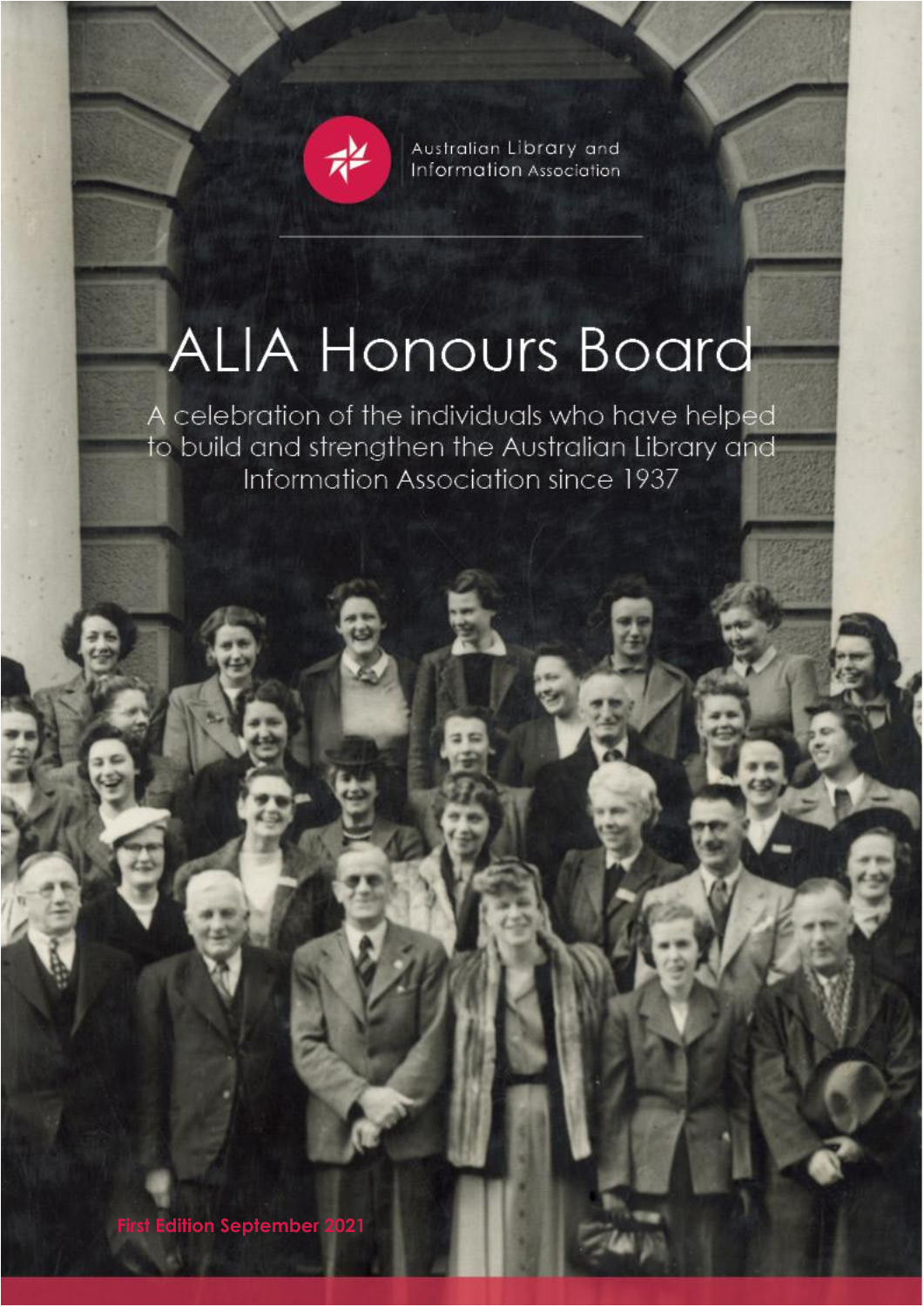# Introduction

Over the last 80-plus years, there have been many people who have helped shape the Association and the library and information science profession in Australia – award recipients, past Presidents, Honorary Members and Fellows. In this document, you will find their inspirational stories of leadership, innovation and achievement.

If you would like to update or amend individual entries or propose additions, please contact us via awards@alia.org.au. The criteria for inclusion are that people must be or have been members of the Association, have received formal recognition of their contribution from ALIA or the Governor General, or have had an ALIA award created in their name.

If you would like to see someone receive an honour, details are on the ALIA website or email awards@alia.org.au for advice about which award might be most appropriate.

# **Contents**

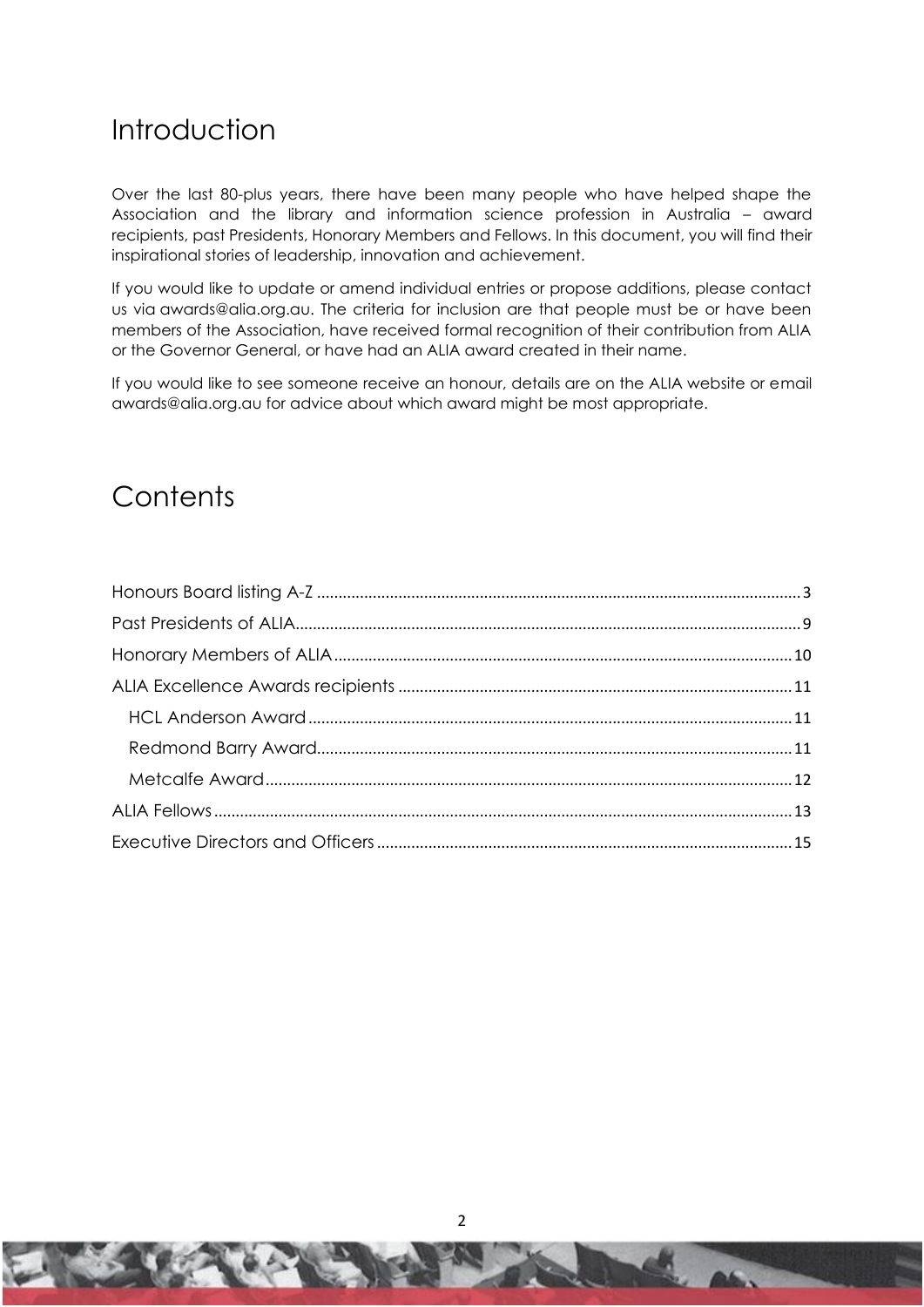# <span id="page-2-0"></span>Honours Board listing A-Z

#### A

**Professor Emeritus Frederick Alexander** Honorary Member 1979 **Dr Lynn Allen** President 1990 **Margaret Allen** President 2011, Fellow 2014, Public Service Medal 2018 **Holger Aman** Metcalfe Award 2015 **Dr Craig Anderson** President 1999, Fellow 2013 **HCL Anderson** HCL Anderson Award **Ellinor Archer** President 1948-1949, Fellow 1964, Ellinor Archer Award **Jean Arnot** Fellow 1963

## B

**John Balnaves** Fellow 1967, President 1978 **Tania Barry** Metcalfe Award 2006 **Viv Barton** President 2020-2021 **Judith Baskin** President 1982, Fellow 1988 **James Bennett** Honorary Member and Redmond Barry Award 1978 **Kenneth Binns** President 1940-1944 **Graham Black** President 2010 **Nancy Booker** Fellow, Nancy Booker Honour Lecture **Dietrich Borchardt** Fellow 1963, HCL Anderson Award 1978 **Joan Brewer** Fellow, Order of Australia AM 1985 **Cyril Brideson** Fellow 1964 **Angela Bridgland** Fellow 1996 **Dr Marianne Broadbent** Fellow 2004 **Laurence Brown** Fellow 1970, President 1975-1976, HCL Anderson Award 1986 **Professor Mairéad Browne** Fellow 1993, President 2000 **John Brudenall** President 1979, Fellow 1986 **Harrison Bryan** Fellow 1964, President 1973-1974, HCL Anderson Award 1984 **George Buick** Fellow 1971, Order of Australia AM **Dr Alan Bundy** Fellow 1990, President 1988 and 2001, HCL Anderson Award 1998 **Dr Alex Byrne** Fellow 1999, HCL Anderson Award 2015, Order of Australia AM 2018

## **C**

**Margaret Cameron** Fellow 1987, Order of Australia AM **Dr Warwick Cathro** HCL Anderson Award 2012 **The Honourable Bruce Chamberlain** Order of Australia AM 2005, Redmond Barry Award 2007 **Ernest Clark** Fellow 1964 **Professor Ann Clyde** Anne Clyde Memorial Prize **Emeritus Professor Thomas Cochrane** Fellow 2016, Order of Australia AM 2015 **James Collier** Fellow 1964, President 1944-1946 **Jean Conochie** Fellow 1967, MBE 1978, HCL Anderson Award 1985 **Dr Brian Cook** Fellow 1997 **Dr Russell Cope** Fellow 1968 **Marjorie Cotton** Marjorie Cotton Award **Jennifer Cram** President 1993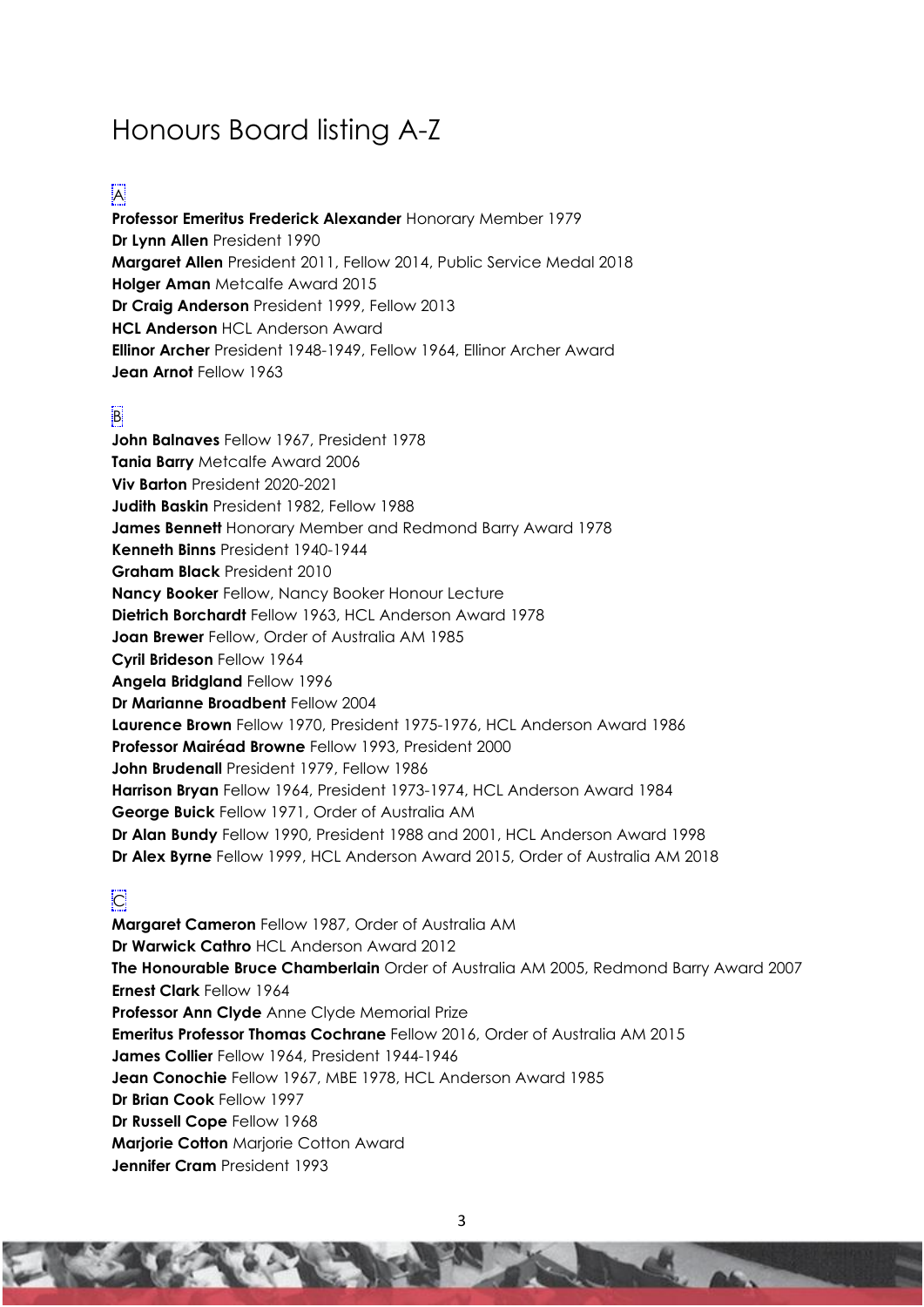**James Crawford** Honorary Member and Redmond Barry Award 1981 **The Honourable Justice Sir Peter Crisp** Honorary Member and Redmond Barry Award 1976 **Alison Crook** Fellow 1993, Order of Australia AO 1993 **Dr Kenneth Cunningham** Honorary Member 1941 **Merlie Cuzens** Fellow 1973

#### D

**Dr Kate Davis** Metcalfe Award 2008 **Ron Davis** President 1985 **Peter Dawe** Fellow 1984, President 1987 **Ainslie Dewe** Fellow 2010 **Betty Doubleday** Fellow 1964, OBE(C), President 1962-1963 **Russell Doust** Fellow **Professor Walter Duncan** President 1961 **John Dwight** Redmond Barry Award 2004 **James Dwyer** Fellow 1982, President 1981, HCL Anderson Award 1976

#### E

**Vicki Edmund**, President 2021-2023 **Averill Edwards** President 1989 **Peter Eldershaw** Fellow 1964 **The Honourable Justice Rae Else-Mitchell** Honorary Member and Redmond Barry Award 1986 **Dr Frederick Exon** Felllow 1996

#### F

**Dr Andrew Fabinyi** Honorary Member and Redmond Barry Award 1974 **Pauline Fanning** Fellow **The Honourable Sir John Ferguson** Honorary Member 1958 **Derek Fielding** Fellow 1970, HCL Anderson Award 1991 **Beatrice Fincher** Fellow 1989 **Laurence Fitzhardinge** Fellow 1964 **Allan Fleming** Honorary Member 1994, Ellinor Archer Award 1989 **Edward Flowers** Fellow 1982 **Eric Frazer** Fellow 1964 **Jackie French** Redmond Barry Award 2015 **Jan Fullerton** HCL Anderson Award 2010

#### G

**Jan Gaebler** President 1995 **Patricia Gallaher** OAM 2003 **Alfred Gans** Redmond Barry Award 2001 **Imogen Garner** President 2004, Fellow 2006 **Patricia Genat** President 2016-2017 **Anne Girolami** Fellow 2020 **Clare Glanville** Metcalfe Award 2006 **Doreen Goodman** Fellow 1979 **Earle Gow** Fellow 1992 **Henry Green** President 1941-1943 **Emeritus Professor Gordon Greenwood** Honorary Member and Redmond Barry Award 1984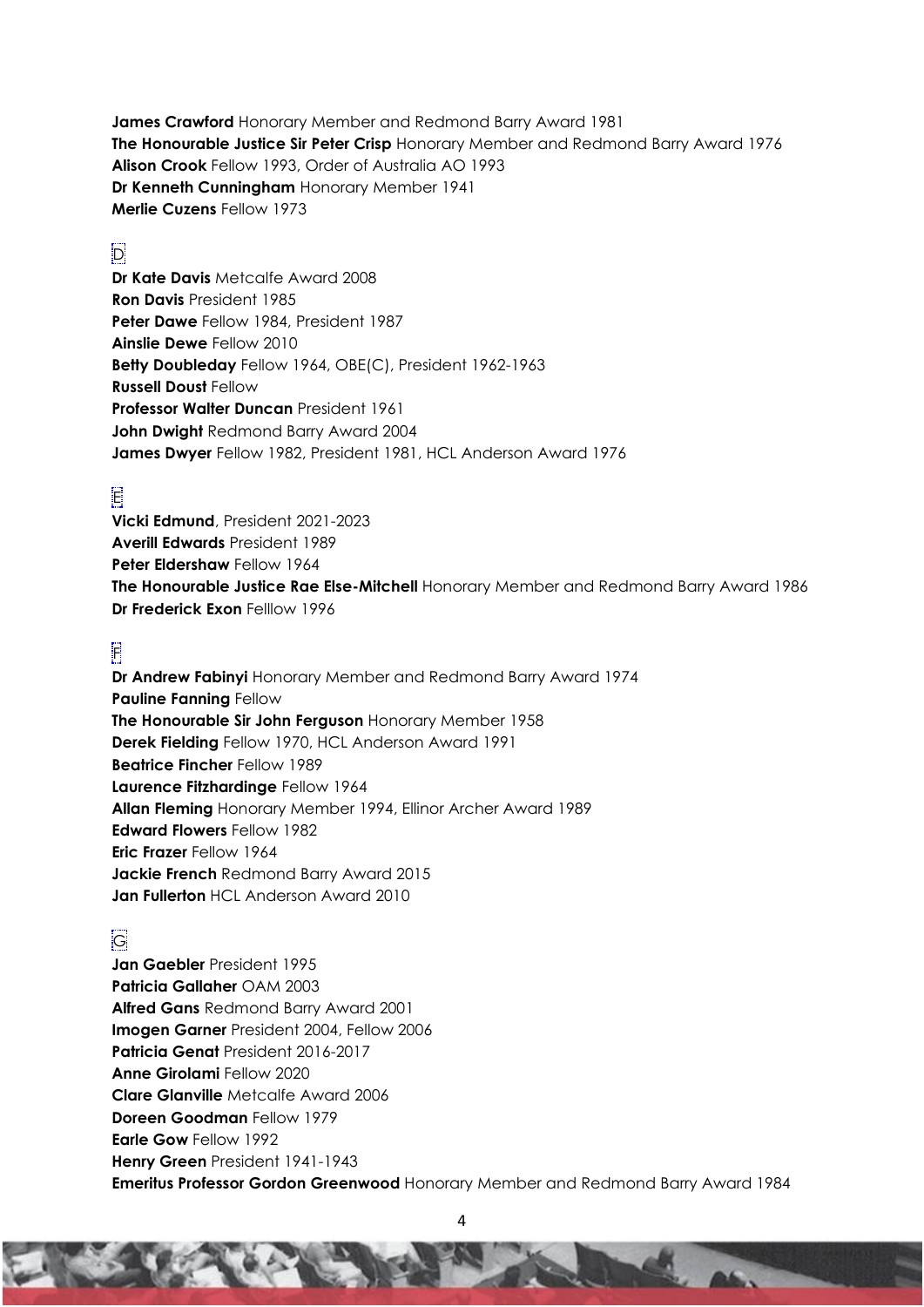**Eugenie Greig** Fellow 1996 **Professor Kathleen Gray** Order of Australia OAM 2021

#### H

**Jean Hagger** Fellow 1964 **Dr Gillian Hallam** President 2005, Fellow 2008 **Cheryl Hamill** Fellow 2013, HCL Anderson Award 2020 **Valmai Hankel** Order of Australia AM 2015 **Cathrine Harboe-Ree** Fellow 2012, Order of Australia AM 2021 **Chelsea Harper** Metcalfe Award 2008 **Anne Harrison** Fellow 1989, Anne Harrison Award **The Honourable Bill Hayden** Honorary Member 1995 **Helen Hayes** Fellow 1999 **Anne Hazell** Fellow 1995, Order of Australia OAM 2003 **Twila Ann Janssen Herr** Fellow 1992, Twila Ann Janssen Herr Research Award for Disability Services **Janet Hine** Fellow 1970 **Elizabeth Ho** Order of Australia OAM 2012 **Leila Hoffman** Order of Australia OAM 2000, Honorary Member 2009 **John Horacek** Fellow 1995 **Allan Horton** Fellow 1969, HCL Anderson Award 1979 **Warren Horton** President 1984, HCL Anderson Award 1988, Order of Australia AM 1992, Fellow 1995 **Alisa Howlett** Metcalfe Award 2017 **Hazel Hume** Fellow 1982

## I

**William Ifould** OBE (C) 1928, President 1937-1938, Fellow 1964 **Margaret Ingham** Fellow 1973

#### J

**Barbara Johnson** Fellow 1964 **Leonard Jolley** Fellow 1964, HCL Anderson Award 1989 **The Honourable Barry Jones** Honorary Member and Redmond Barry Award 1996 **Dr David Jones** Fellow 2003, HCL Anderson Award 2017

#### $\mathbb{K}$

**John Kaplan** Fellow 1964 **Associate Professor Mary Anne Kennan** Fellow 2021 **Bev Kirby** President 1992 **Professor Joyce Kirk** Fellow 1996, President 2002 **Robert Knight** Order of Australia OAM 2018, President 2019-2020 **Jeanette Knox** Fellow 1990

#### L

**Professor Donald Lamberton** Honorary Member and Redmond Barry Award 2012 **Sir John Latham** President 1950-1953 **Faye Lawrence** Fellow 1991 **Professor John Levett** Fellow 1987, President 1991, HCL Anderson Award 1999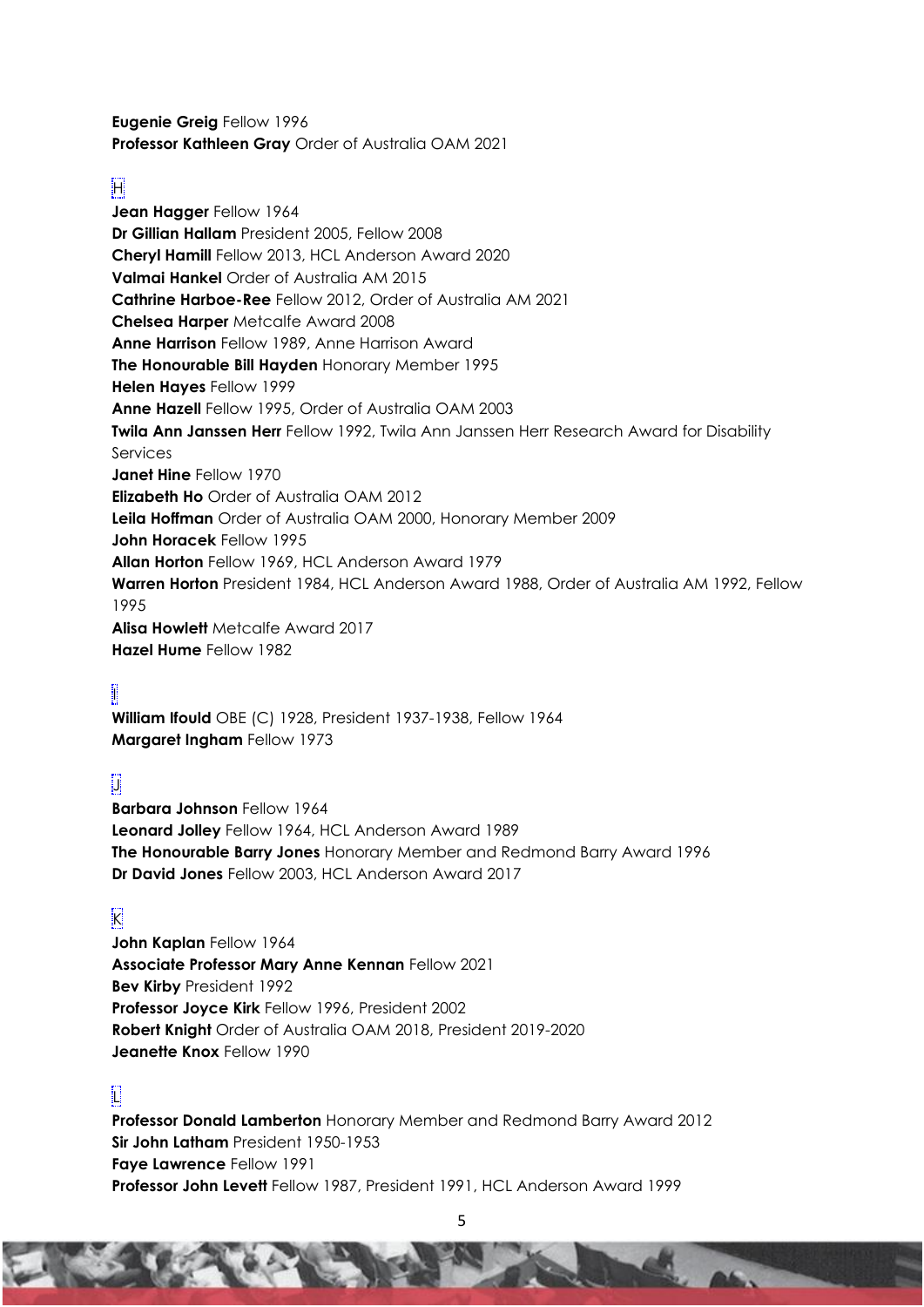**Dr Suzanne Lewis** Fellow 2018 **Lyndall Ley** President 2018-2019 **William Linklater** President 1994, Fellow 1998 **Vanessa Little** President 2012 **Axel Lodewycks** Fellow 1964 **Damian Lodge** President 2014-2015 **Meroula Lukis** Fellow 1964

#### M

**Professor Stuart Macintyre** Redmond Barry Award 1997, Order of Australia AO 2012 **Christine Mackenzie** President 2003, Fellow 2008 **Associate Professor Carmel Maguire** Fellow **George Maltby** Honorary Member 1990, Redmond Barry Award 1992 **Phyllis Mander-Jones** Fellow 1964, HCL Anderson Award 1981 **Patti Manolis** Order of Australia OAM 2019 **Moyra McAllister** Fellow 2004 **Colin McCallum**, OBE (C) 1960, Fellow 1964 **Ian McCallum** Fellow 1989, President 1986, HCL Anderson Award 2002 **Arthur McDonald** OBE 1960, Fellow 1964 **Vicki McDonald** President 2017-2018, Fellow 2019, Order of Australia AM 2020 **Ronald McGreal** Fellow **Neil McLean** Fellow 2002 **Margaret Medcalf** Fellow 1986, Margaret Medcalf Award **Irene Meeuwissen** Order of Australia OAM 2004 **John Metcalfe** President 1946-1948, 1949-1950, 1957-1960, Fellow 1964, HCL Anderson Award 1973, Metcalfe Award **Margaret Miller** Fellow 1964 **Professor Emeritus Morris Miller** Honorary Member 1958 **Associate Professor Patricia Milne** Fellow 2010 **Roxanne Missingham** President 2007, Fellow 2008, Order of Australia OAM 2021 **Barrie Mitcheson** President 1983, Fellow 1987 **Sir John Morris** President 1954-1956 **Marcie Muir** Honorary Member and Redmond Barry Award 1988 **Jean Murray** Fellow 1970 **Kenneth Myer** Honorary Member and Redmond Barry Award 1989

#### N

**Christian Needham** Fellow 1964 **Carol Newton-Smith** Fellow 2012 **Jennefer Nicholson** Fellow 2014 **Fay Nicholson** Fellow 1991 **Janice Nitschke** Order of Australia AM 2014 **Ena Noel** Ellinor Archer Award 1984, Order of Australia OAM 1986

#### $|O|$

**Raymond Olding** Fellow 1967 **Diana Oliver** Fellow 1988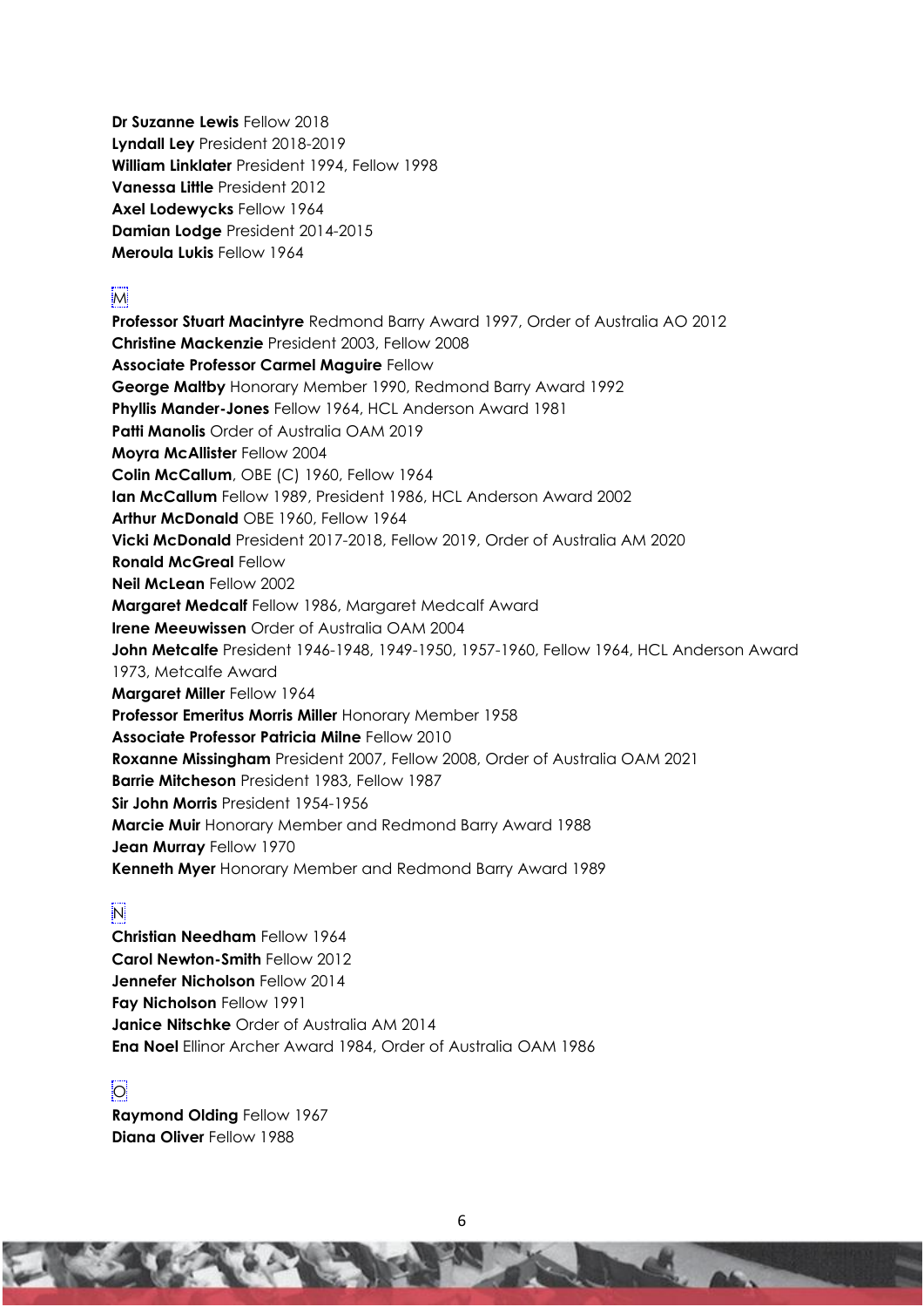## P

**Cynthia Paltridge** Fellow 1967 **Edward Parr** Fellow 1990 **Professor Helen Partridge** Fellow 2012 **Dorothy Peake** Fellow 1980 **Francis Perry** Fellow 1964 **Ernest Pitt** President 1938-1939 **George Pitt** Fellow 1964 **Kay Poustie** Fellow 1997, Order of Australia 2008, Kay Poustie OAM Scholarship **Dorothy Prescott** Order of Australia OAM 2003 **Sir Archibald Price** Honorary Member and Redmond Barry Award 1973 **Herbert Purnell** President 1939-1940

# $|Q|$

**Sherrey Quinn** Fellow 2007

## R

**Dr Neil Radford** Fellow 1982 **Wilma Radford** Fellow 1964, HCL Anderson Award 1976 **Julie Rae** President 2013 **Aladin Rahemtula** Order of Australia OAM 2011 **Michael Ramsden** Fellow 1988 **Margery Ramsay** Fellow 1964 **Ira Raymond** HCL Anderson Award 1982 **Emeritus Professor Boyd Rayward** Honorary Member 2001 **Barrett Reid** Fellow, Order of Australia AM 1983 **Geoffrey Remington** Honorary Member 1940 **Ian Renard** Redmond Barry Award 2002 **Bronia Renison** Fellow 2020 **Jan Richards** President 2009, Fellow 2013, Order of Australia AM 2017, HCL Anderson Award 2019 **Gordon Richardson** Fellow, 1964, President 1967-1968, OBE 1970 **Denis Richardson** President 1980, Fellow 1982 **Ann Ritchie** Fellow 2017 **Enid Roberts** Fellow 1991 **Associate Professor Maxine Rochester** Fellow 1999 **Spencer Routh** Order of Australia OAM 2011 **Sanda Ryan** Fellow 2021

## S

**Barbara Sattler** Honorary Member and Redmond Barry Award 1982 **Emeritus Professor Donald Schauder** Fellow 2007 **Adjunct Professor Dagmar Schmidmaier** Fellow 2000, President 2006 **Janine Schmidt** Fellow 2004, Order of Australia AM 2013 **Anne-Marie Schwirtlich** Order of Australia AM 2015, Redmond Barry Award 2016 **Leigh Scott** President 1943-1944 **Robert Sharman** Fellow 1964, President 1971-1972 **F A Sharr** Fellow 1963, OBE (C), President 1969-1970, HCL Anderson Award 1980, F A Sharr Award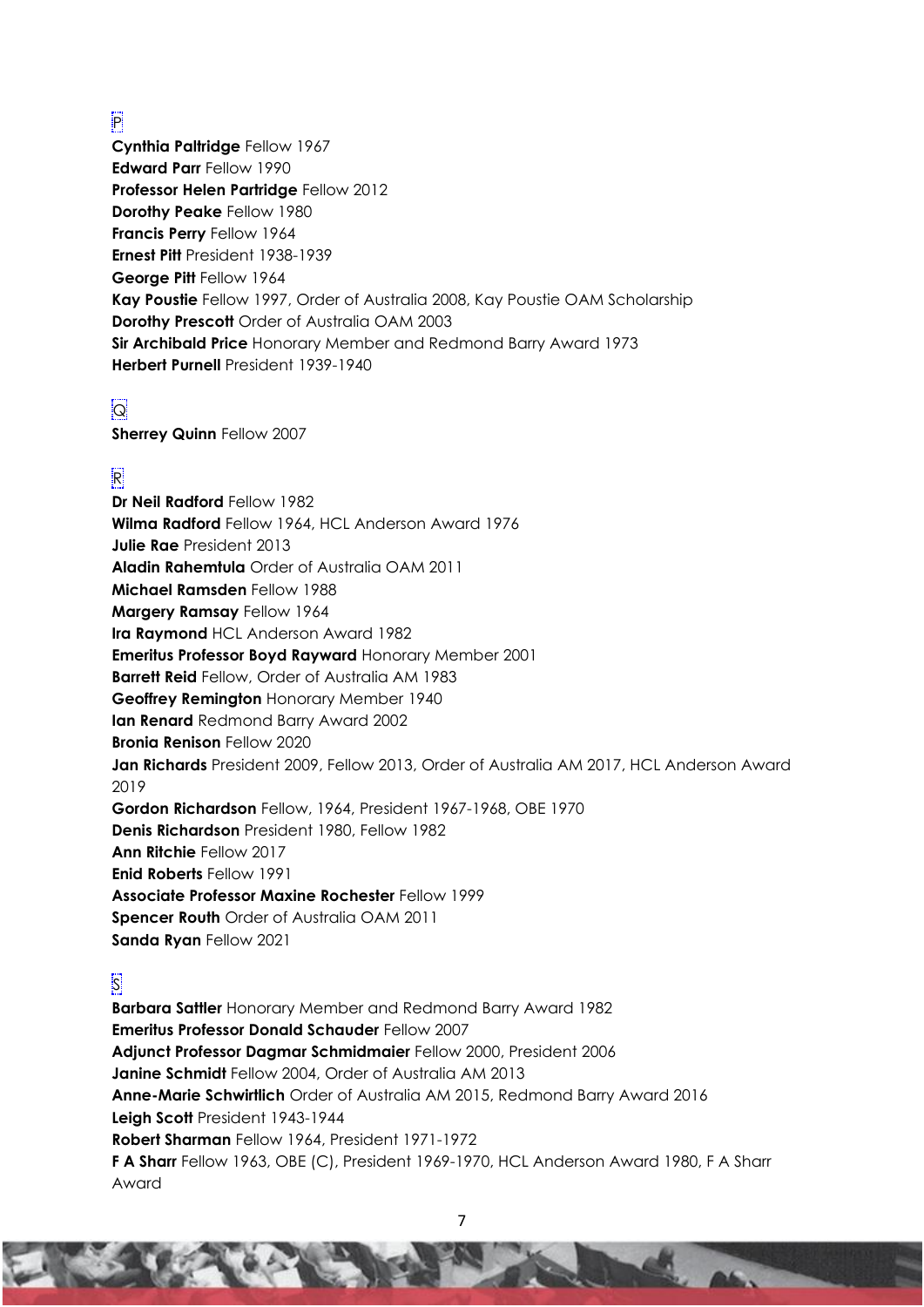**John Shipp** Fellow 2000, President 1998 and 2016 **Kate Sinclair** Metcalfe Award 2005 **Charles Smith** Fellow 1970 **Dr Kerry Smith** President 1997, Fellow 2001, Order of Australia AM 2016, HCL Anderson Award 2017 **James Soorley** Redmond Barry Award 2003 **Mildred Squire** Fellow **The Honourable Justice Sir John Starke** Honorary Member and Redmond Barry Award 1985 **Colin Steele** Fellow 1998 **Ronald Store** Order of Australia OAM 2011 **Dulcie Stretton** Honorary Member and Redmond Barry Award 1980 **Elizabeth Swan** Honorary Member 2003, Fellow 2007, Order of Australia AM 2021

## T

**H M Tait** President 1996 **Frank Tate** Honorary Member 1938 **Edith Tattersall** Fellow 1964 **Desmond Tellis** Fellow 1989, Des Tellis Australian Geoscience Information Association Grant **Florence Thomas** Fellow 1972, HCL Anderson Award 1977 **Bess Thomas** The Bess Thomas Award **Marjorie Thompson** Fellow **Fiona Thomson** Order of Australia OAM 2021 **Mollie Thomson** Fellow 1980 **Kate Torney** Order of Australia OAM 2020 **Margaret Trask** Fellow 1969, President 1977, HCL Anderson Award 1989

#### W

**Eric Wainwright** Fellow 1992, HCL Anderson Award 1997 **John Ward** Fellow 1979 **Patricia Ward** Fellow 1988, Order of Australia AM 1990 **Bernadette Waugh** Order of Australia OAM 2019 **Andrew Wells** Fellow 2011, Order of Australia AM 2017 **Sir Harold White** Fellow 1964, Kt CBE 1970, HCL Anderson Award 1983 **Derek Whitehead** Fellow 1995, Order of Australia OAM 2002, President 2008 **Clyde Whiting** Fellow 1964 **The Honourable Gough Whitlam** Honorary Member and Redmond Barry Award 1995 **Professor Jean Whyte** Fellow 1964, HCL Anderson Award 1976, Order of Australia AM 1988 **Beatrice Wines** Fellow 1964 **Eve Woodberry** Fellow 2014 **Bernard Wray** Fellow 1964

8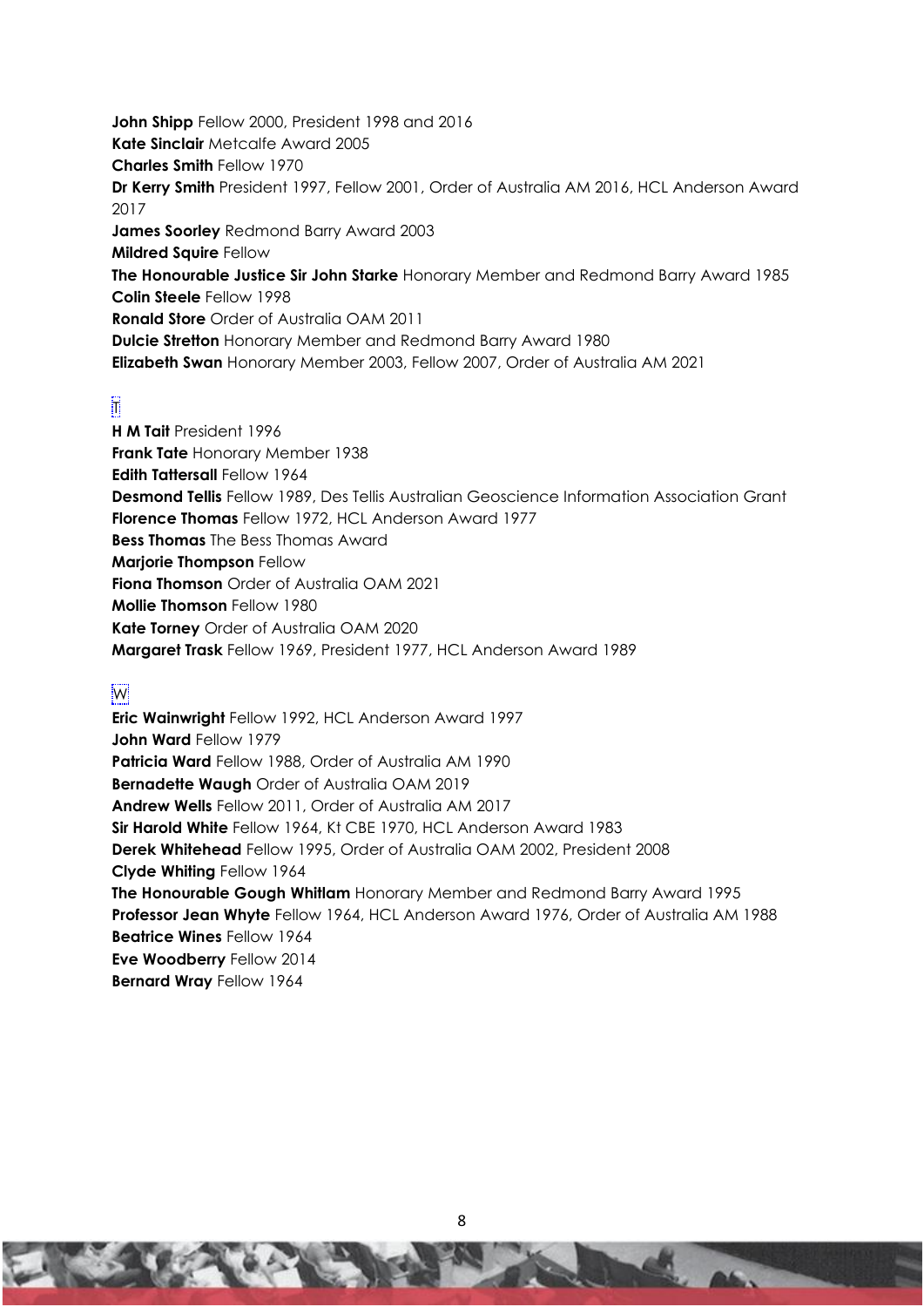# <span id="page-8-0"></span>Past Presidents of ALIA

| Vicki Edmunds            | 1988-1989 | Dr Alan Bundy             |
|--------------------------|-----------|---------------------------|
| <b>Viv Barton</b>        | 1987-1988 | Peter Dawe                |
| Robert Knight OAM        | 1986-1987 | Ian McCallum              |
| Lyndall Ley              | 1985-1986 | <b>Ron Davis</b>          |
| Vicki McDonald AM        | 1984-1985 | Warren Horton AM          |
| Patricia Genat           | 1983-1984 | <b>Barrie Mitcheson</b>   |
| John Shipp AM            | 1982-1983 | <b>Judith Baskin</b>      |
| Damian Lodge             | 1981-1982 | James Dwyer               |
| Julie Rae                | 1980-1981 | Denis Richardson          |
| Vanessa Little           | 1979-1980 | John Brudenall            |
| Margaret Allen PSM       | 1978-1979 | <b>John Balnaves</b>      |
| <b>Graham Black</b>      | 1977-1978 | Margaret Trask AM         |
| Jan Richards AM          | 1975-1976 | Laurence Brown AM         |
| Derek Whitehead OAM      | 1973-1974 | Harrison Bryan AO         |
| Roxanne Missingham OAM   | 1971-1972 | Robert Sharman            |
| Adjunct Professor Dagmar | 1969-1970 | F A Sharr OBE (C)         |
| Schmidmaier AM           | 1967-1968 | Gordon Richardson OBE     |
| Dr Gillian Hallam        | 1964-1966 | The Hon Justice Sir Peter |
| Imogen Garner            |           | Crisp                     |
| Christine Mackenzie      | 1962-1963 | Betty Doubleday OBE(C)    |
| Professor Joyce Kirk     | 1961-1962 | Professor Walter Duncan   |
| Dr Alan Bundy            | 1957-1960 | John Metcalfe             |
| Professor Mairéad Browne | 1954-1956 | Sir John Morris           |
| Dr Craig Anderson        | 1950-1953 | Sir John Latham           |
| John Shipp AM            | 1949-1950 | John Metcalfe             |
| Dr Kerry Smith AM        | 1948-1949 | <b>Ellinor Archer MBE</b> |
| H M Tait                 | 1946-1948 | John Metcalfe             |
| Jan Gaebler              | 1944-1946 | James Collier             |
| William Linklater        | 1943-1944 | Leigh Scott               |
| Jennifer Cram            | 1941-1943 | Henry Green               |
| <b>Bev Kirby</b>         | 1940-1941 | Kenneth Binns             |
| Professor John Levett    | 1939-1940 | <b>Herbert Purnell</b>    |
| Dr Lynn Allen            | 1938-1939 | <b>Ernest Pitt</b>        |
| <b>Averill Edwards</b>   | 1937-1938 | William Ifould OBE (C)    |
|                          |           |                           |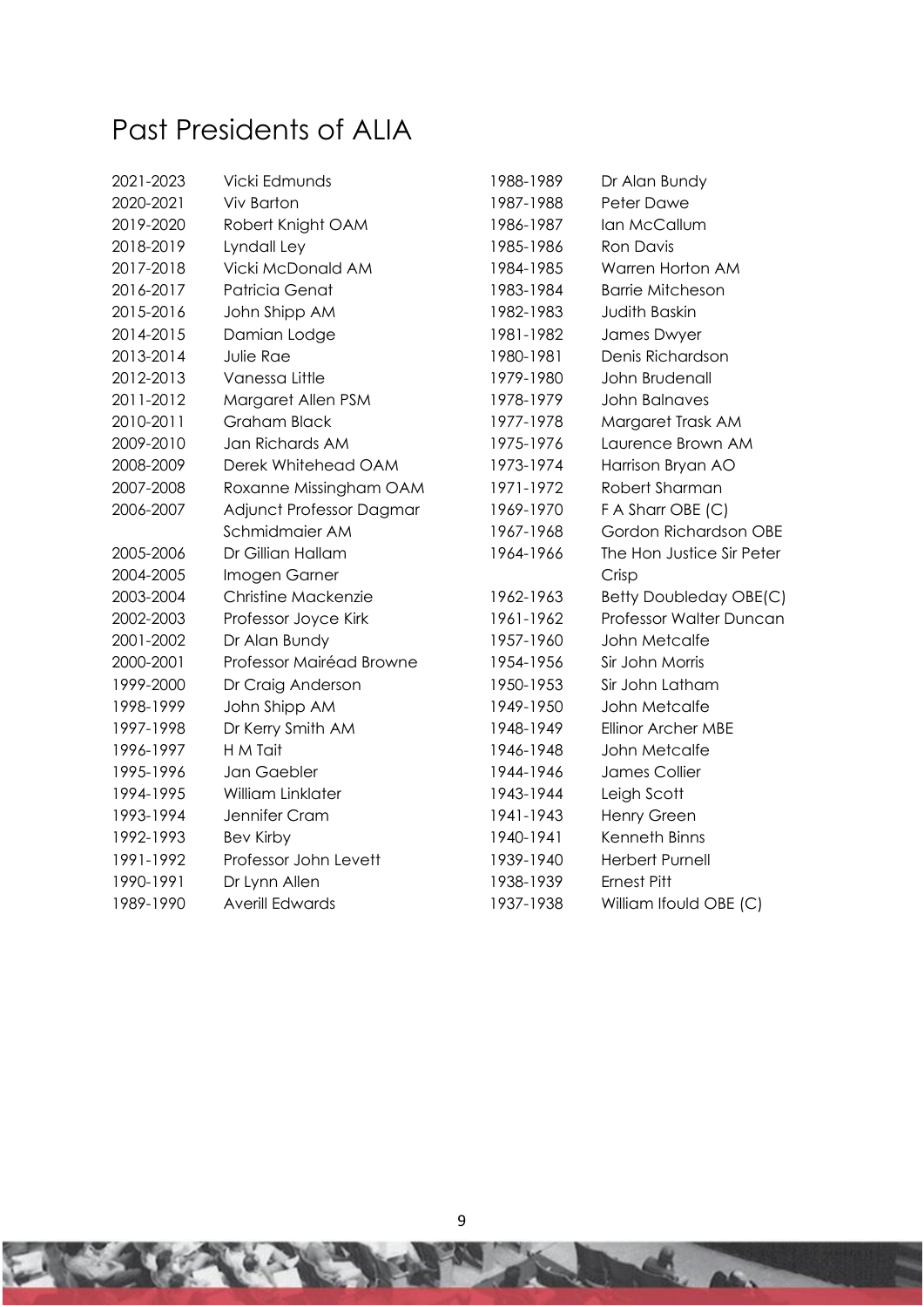# <span id="page-9-0"></span>Honorary Members of ALIA

The ALIA Board may confer the special distinction of Honorary Member on a person who has given noteworthy service in promoting the objects of the Association. This award is at the discretion of the Directors and requires the passing of a resolution by the Board. Honorary Members are not required to pay ALIA membership fees.

- Leila Hoffman OAM
- Elizabeth Swan AM
- Emeritus Professor Boyd Rayward
- The Hon Barry Jones AO
- The Hon Bill Hayden AC
- The Hon Gough Whitlam AC QC
- Allan Fleming CBE OBE
- Professor Donald Lamberton
- George Maltby AO
- Kenneth Myer AC DSC
- Marcie Muir
- The Hon Justice Rae Else-Mitchell **CMG**
- 1985 The Hon Justice Sir John Starke
- Professor Gordon Greenwood **CMG**
- Barbara Sattler MBE
- James Crawford AO
- Dulcie Stretton CBE
- Professor Emeritus Frederick Alexander CBE
- James Bennett
- The Hon Justice Sir Peter Crisp
- Dr Andrew Fabinyi OBE
- Sir Archibald Price CMG
- Professor Emeritus Morris Miller
- The Hon Sir John Ferguson OBE
- Dr Kenneth Cunningham
- Geoffrey Remington CMG
- Frank Tate CMG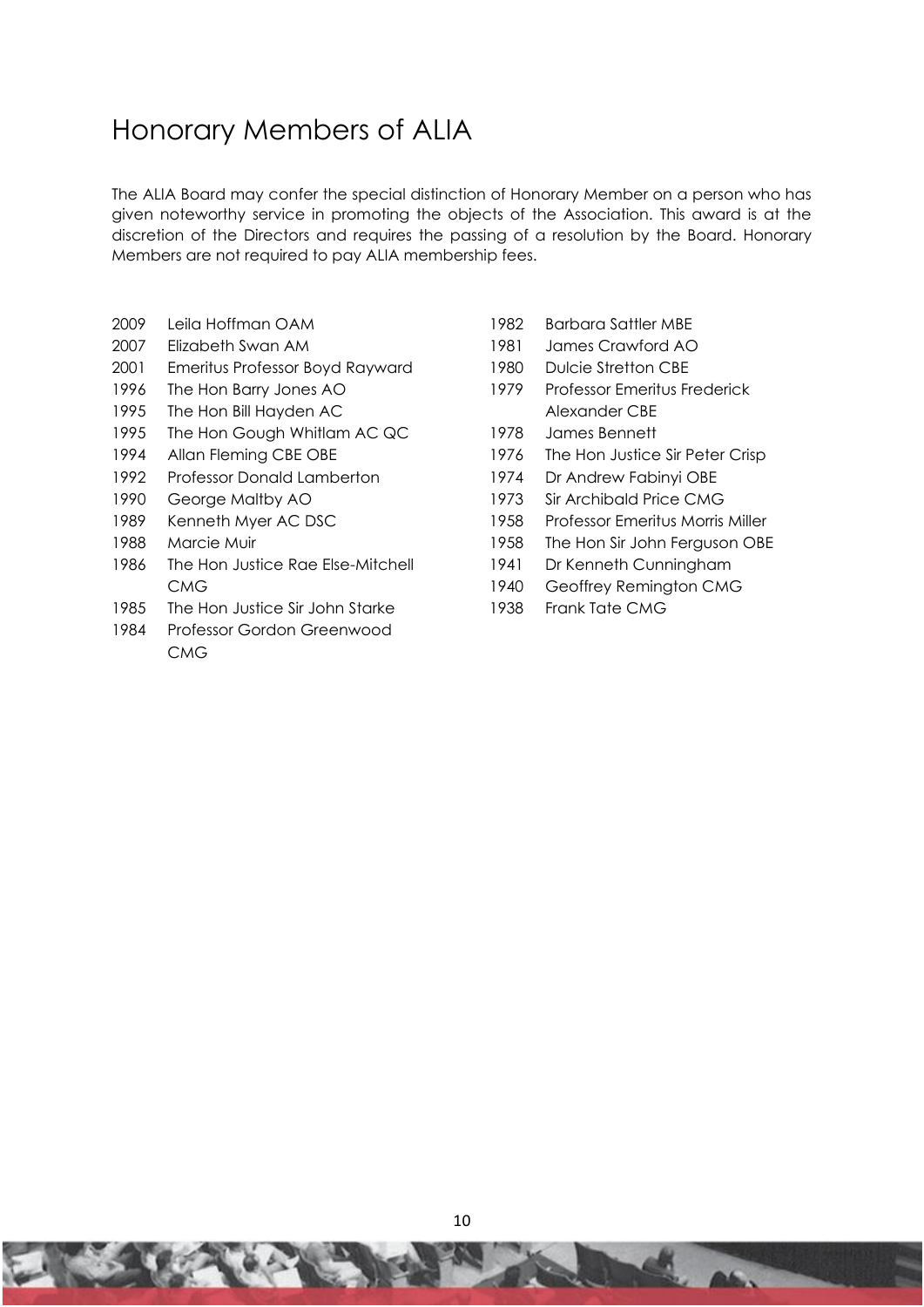# <span id="page-10-0"></span>ALIA Excellence Awards recipients

# <span id="page-10-1"></span>HCL Anderson Award

The HCL Anderson Award is conferred annually if suitable nominees are found. As the list below shows, there has been no shortage of excellent nominations for ALIA's premier award.

- Cheryl Hamill Jan Richards AM
- Dr David Jones
- 2017 Dr Kerry Smith AM
- Dr Alex Byrne AM
- Dr Warwick Cathro
- Jan Fullerton AO
- Ian McCallum
- Professor John Levett
- Dr Alan Bundy
- Eric Wainwright
- Derek Fielding
- Leonard Jolley
- Margaret Trask AM
- Warren Horton AM
- Professor Jean Whyte
- James Dwyer
- Laurence Brown AM
- Jean Conochie MBE
- Harrison Bryan AO
- Sir Harold White CBE
- Ira Raymond
- Phyllis Mander-Jones MBE
- F A Sharr OBE (C)
- Allan Horton
- 1978 Dietrich Borchardt AM
- 1977 Florence Thomas
- 1976 Wilma Radford
- 1973 John Metcalfe

## <span id="page-10-2"></span>Redmond Barry Award

The Redmond Barry Award is conferred annually if suitable nominees are found. Previous recipients have come from diverse and sometimes disparate backgrounds — reflecting a deep community interest in libraries and information services.

- Anne-Marie Schwirtlich AM
- Jackie French AM
- The Hon Bruce Chamberlain AM
- John Dwight
- James Soorley
- Ian Renard
- Alfred Gans
- Professor Stuart Macintyre AO
- The Hon Barry Jones, AO
- The Hon Gough Whitlam AC
- Professor Donald Lamberton
- 1990 George Maltby
- 1989 Kenneth Myer AC DSC
- Marcie Muir
- The Hon Justice Rae Else-Mitchell CMG
- The Hon Sir Justice John Starke
- Professor Gordon Greenwood CMG
- 1982 Barbara Sattler MBE
- James Allan Crawford AO
- Dulcie Stretton CBE
- Professor Emeritus Frederick Alexander CBE
- James Bennett
- The Hon Justice Sir Peter Crisp
- Dr Andrew Fabinyi OBE
- Sir Archibald Price CMG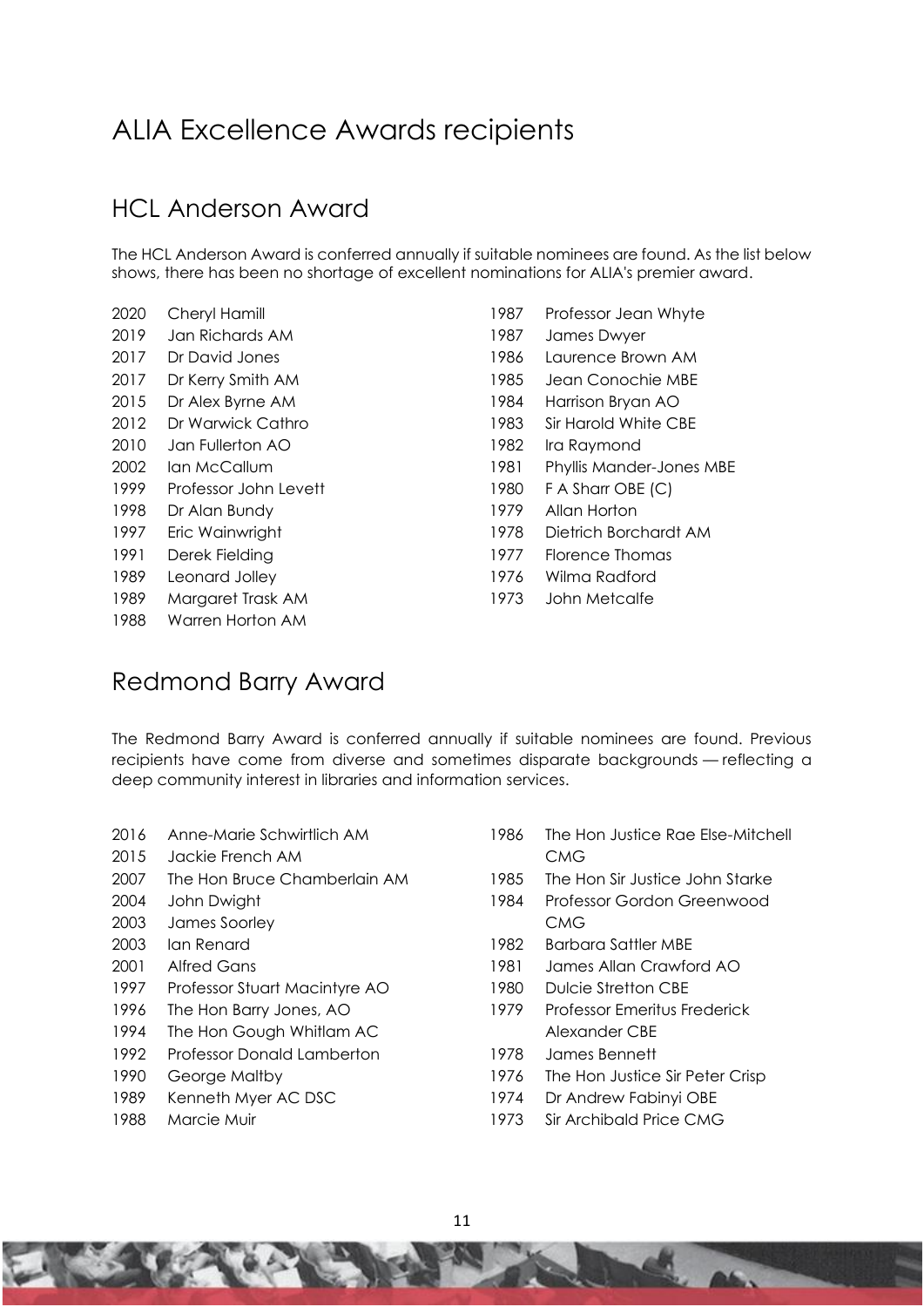# <span id="page-11-0"></span>Metcalfe Award

The peer-nominated Metcalfe Award, named for John Metcalfe, recognises high achievement by an ALIA Personal Member in their first five years of practice in libraries and information services. Achievements demonstrate a contribution beyond the normal requirements of the nominee's employment.

| 2017 Alisa Howlett  | 2006 Tania Barry     |
|---------------------|----------------------|
| 2015 Holger Aman    | 2006 Clare Glanville |
| 2008 Kate Davis     | 2005 Kate Sinclair   |
| 2008 Chelsea Harper |                      |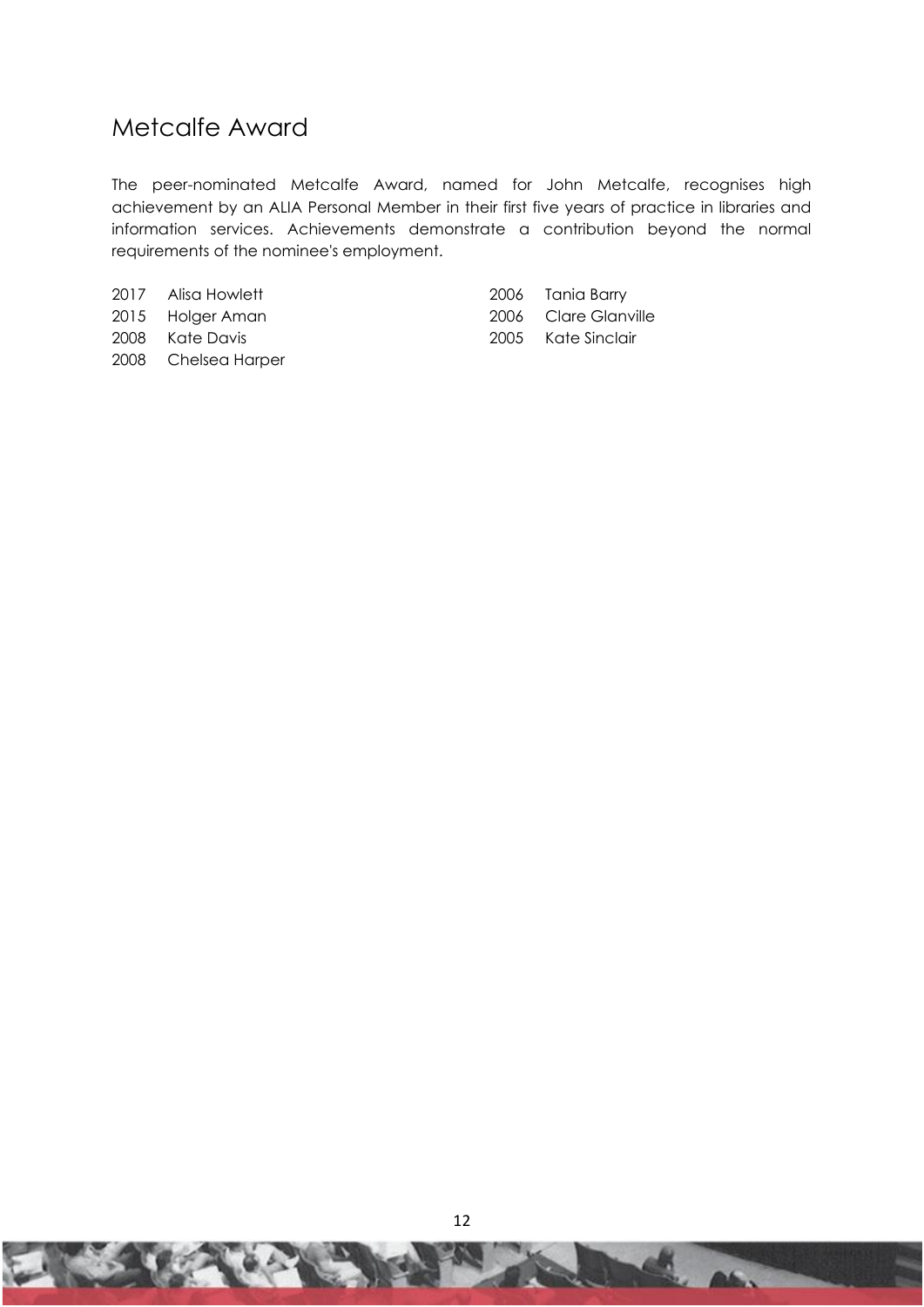# <span id="page-12-0"></span>ALIA Fellows

The Fellows of the Association are people who have helped shape our library and information profession over many years.

- Dr Mary Anne Kennan Sandra Ryan Anne Girolami Bronia Renison Vicki McDonald AM Dr Suzanne Lewis Ann Ritchie Margaret Allen PSM Jennefer Nicholson Eve Woodberry 2013 Dr Craig Anderson Cheryl Hamill Jan Richards AM Cathrine Harboe-Ree AM Carol Newton-Smith Professor Helen Partridge Andrew Wells AM Ainslie Dewe Dr Patricia Milne Dr Gillian Hallam Christine Mackenzie Roxanne Missingham OAM Sherrey Quinn Dr Donald Schauder Elizabeth Swan OAM 2006 Imogen Garner Thomas Cochrane AM Dr Marianne Broadbent Moyra McAllister Janine Schmidt AM Dr David Jones Neil McLean Dr Kerry Smith AM Dagmar Schmidmaier AM John Shipp AM Dr Alex Byrne AM Helen Hayes Dr Maxine Rochester William Linklater 1998 Colin Steele Dr Brian Cook Kay Poustie OAM Angela Bridgland
- Dr Frederick Exon
- Eugenie Greig
- Professor Joyce Kirk
- Anne Hazell OAM
- John Horacek
- Derek Whitehead OAM
- Professor Mairéad Browne
- Alison Crook AO
- Earle Gow
- Twila Herr
- Eric Wainwright
- Faye Lawrence
- Fay Nicholson
- Enid Roberts
- Dr Alan Bundy
- 1990 Jeanette Knox
- 1990 Edward Parr
- 1989 Beatrice Fincher
- 1989 Anne Harrison
- 1989 Ian McCallum
- 1989 Desmond Tellis
- 1988 Judith Baskin
- 1988 Diana Oliver
- 1988 Michael Ramsden
- 1988 Patricia Ward AM
- 1987 Margaret Cameron AM
- 1987 Professor John Levett
- 1987 Barrie Mitcheson
- 1986 John Brudenall
- 1986 Margaret Medcalf
- 1985 Warren Horton AM
- Peter Dawe
- 1982 Edward Flowers
- 1982 Hazel Hume
- 1982 Dr Neil Radford
- 1982 Denis Richardson
- 1980 Dorothy Peake
- 1979 Doreen Goodman
- 1979 John Ward
- 1973 Merlie Cuzens
- 1973 Margaret Ingham
- 1972 Florence Thomas
- 1971 George Buick AM

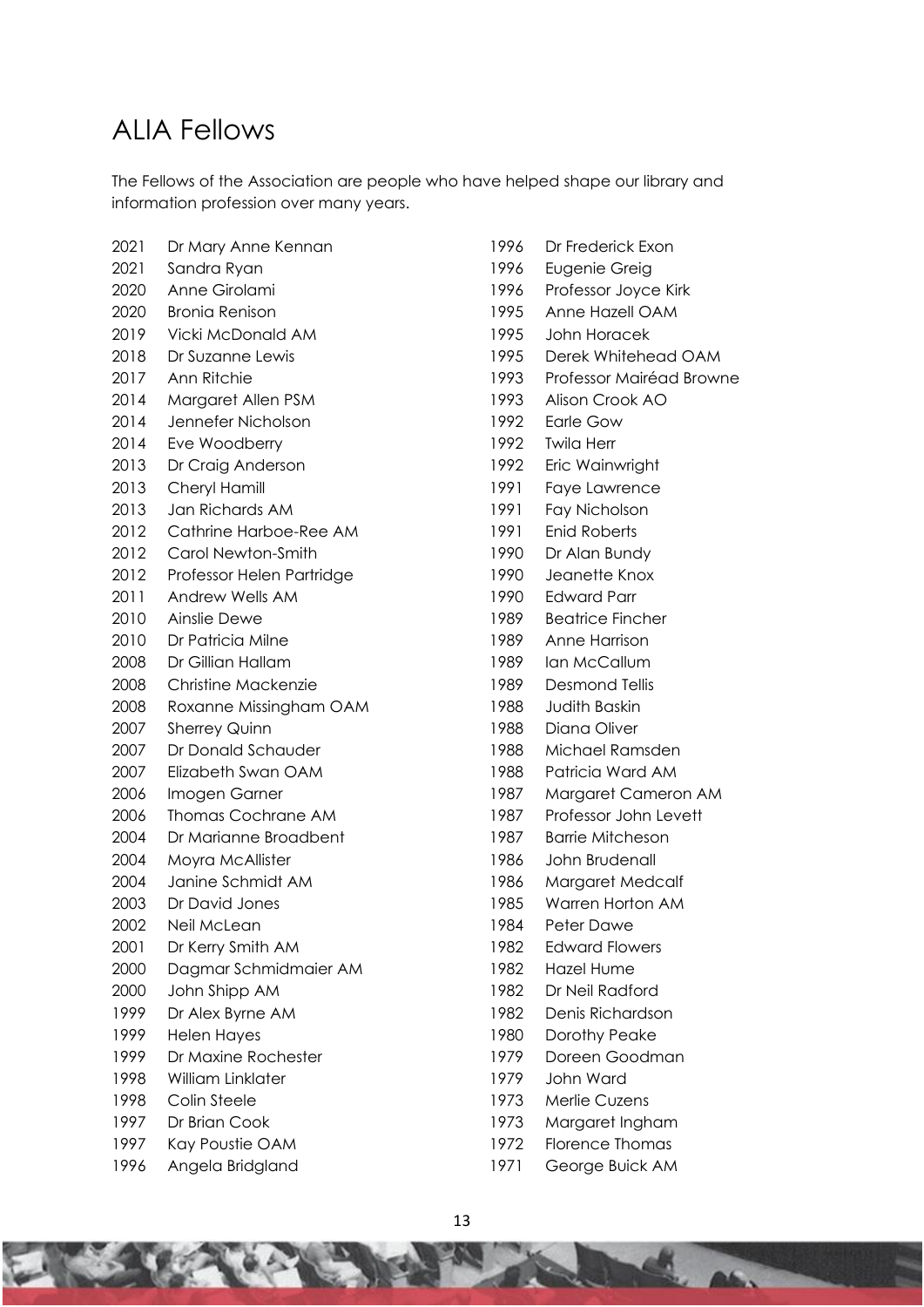- 1970 Laurence Brown AM 1970 Derek Fielding 1970 Janet Hine 1970 Jean Murray 1970 Charles Smith 1969 Allan Horton 1969 Margaret Trask AM 1968 Dr Russell Cope 1967 John Balnaves 1967 Jean Conochie MBE 1967 Raymond Olding 1967 Cynthia Paltridge 1964 Ellinor Archer MBE 1964 Cyril Brideson 1964 Harrison Bryan AO 1964 Ernest Clark 1964 James Collier 1964 Betty Doubleday OBE (C) 1964 James Dwyer 1964 Peter Eldershaw 1964 Laurence Fitzhardinge 1964 Eric Frazer 1964 Jean Hagger 1964 William Ifould OBE (C) 1964 Barbara Johnson 1964 Leonard Jolley 1964 John Kaplan 1964 Axel Lodewycks 1964 Meroula Lukis OAM 1964 Phyllis Mander-Jones MBE 1964 Colin McCallum OBE
- 1964 Arthur McDonald OBE
- 1964 John Metcalfe
- 1964 Margaret Miller
- 1964 Christian Needham
- 1964 Francis Perry
- 1964 George Pitt
- 1964 Wilma Radford
- 1964 Margery Ramsay
- 1964 Gordon Richardson OBE
- 1964 Robert Sharman
- 1964 Edith Tattersall
- 1964 Mollie Thomson
- 1964 Sir Harold White Kt CBE
- 1964 Clyde Whiting
- 1964 Professor Jean Whyte AM
- 1964 Beatrice Wines
- 1964 Bernard Wray
- 1963 Jean Arnot MBE
- 1963 Dietrich Borchardt AM
- 1963 F A Sharr OBE (C)
	- Nancy Booker Joan Brewer AM
		- Russell Doust
		- Pauline Fanning MBE
	- Associate Professor Carmel
	- Maguire
	- Ronald McGreal
	- Barrett Reid AM
	- Mildred Squire
	- Marjorie Thompson